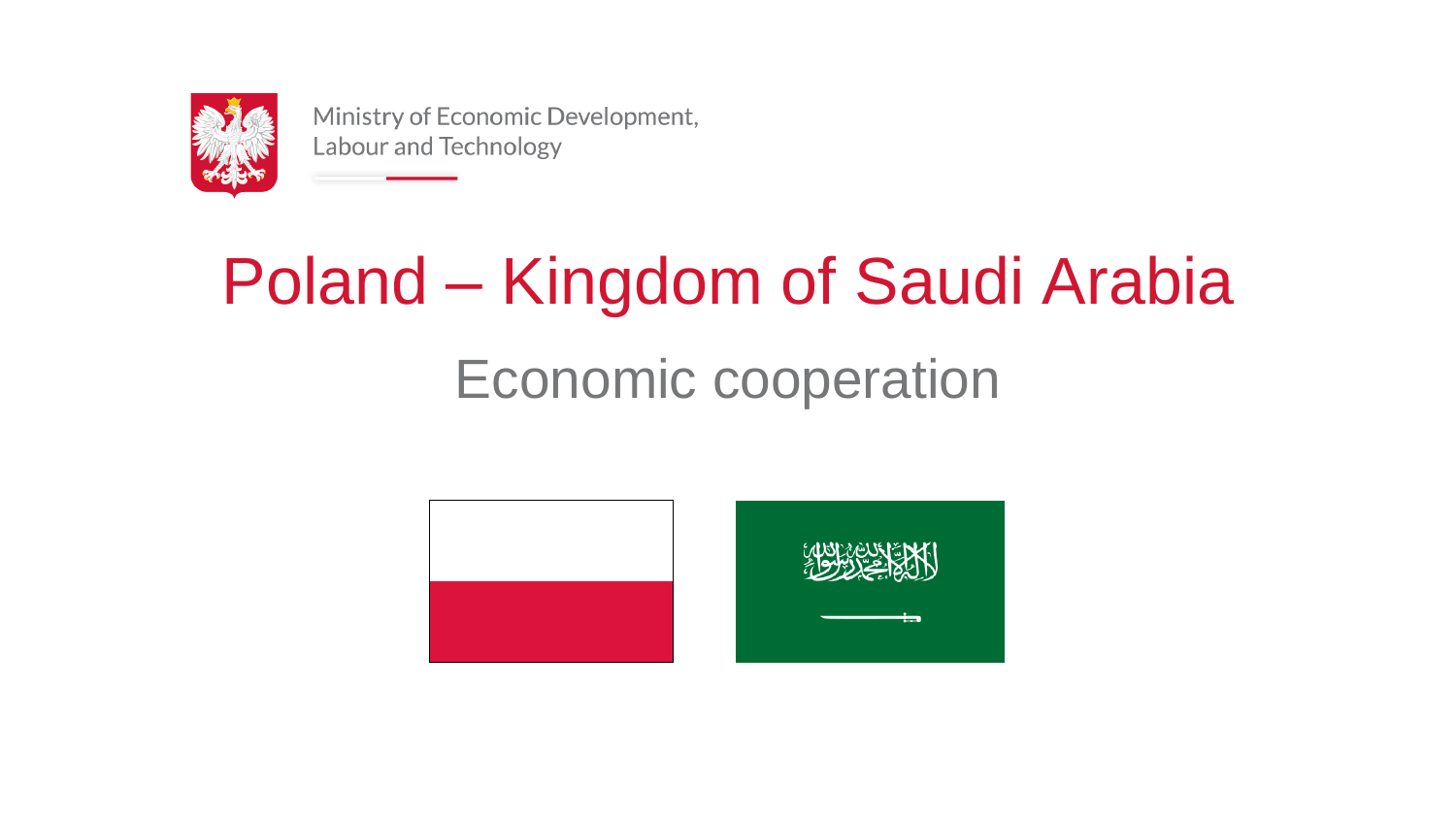

### Poland – central location in Europe



 $\bullet$  in  $\odot$ Www.gov.pl/development

2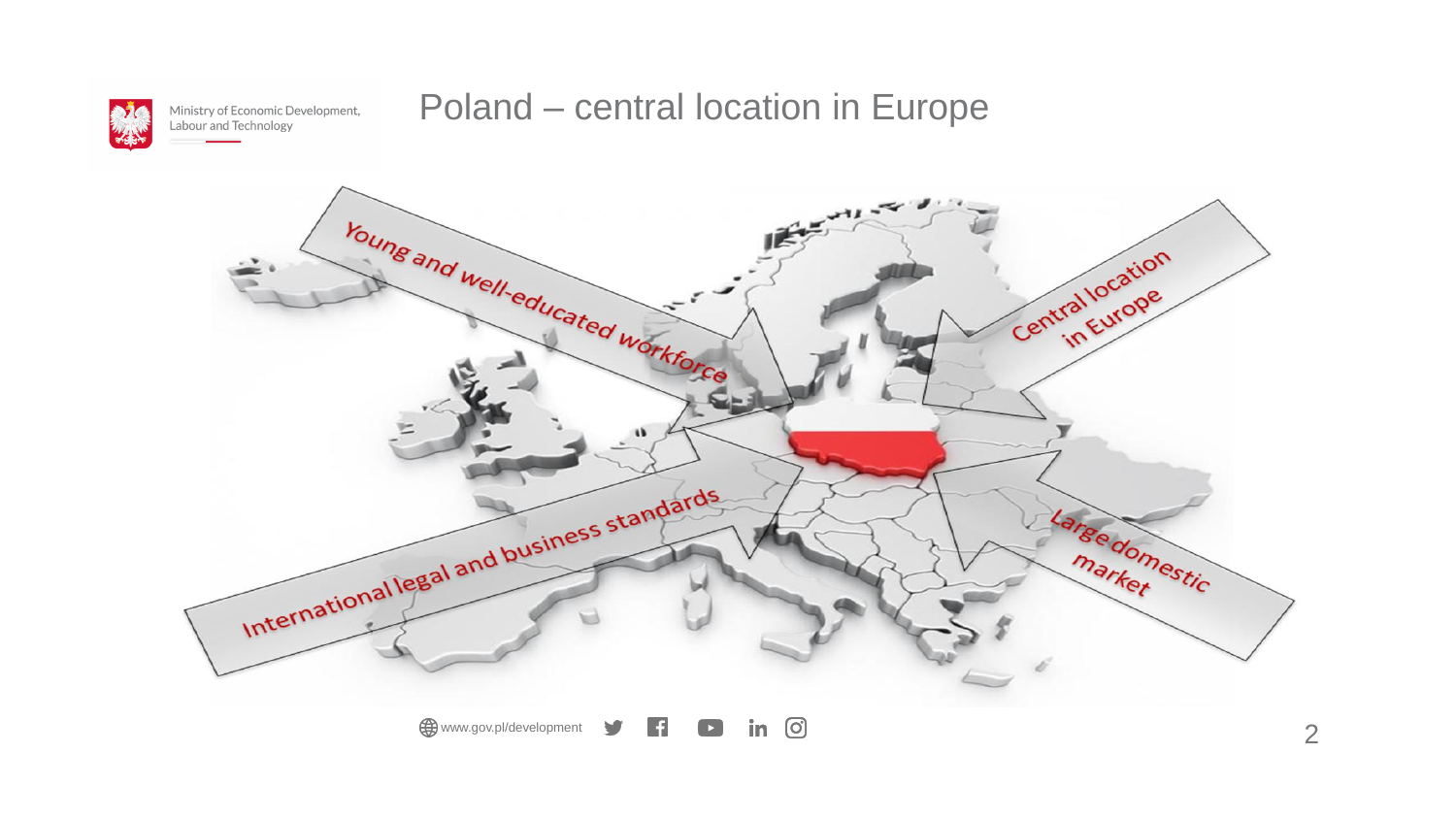

### Polish economy – more resistant to virus than others?





The Polish economy is expected to be the least affected in the EU by the Covid-19 pandemic. In forecast prepared by experts, Polish GDP is currently expected to decline by 2,4%

The European Commission added that Poland should bounce back in 2021 with GDP increase by 4 %.

According to the OECD previsions confirm strong resistance of the Polish economy - this year's GDP should fall only by 3,5% and rebound to 2,9% in 2021.



**0**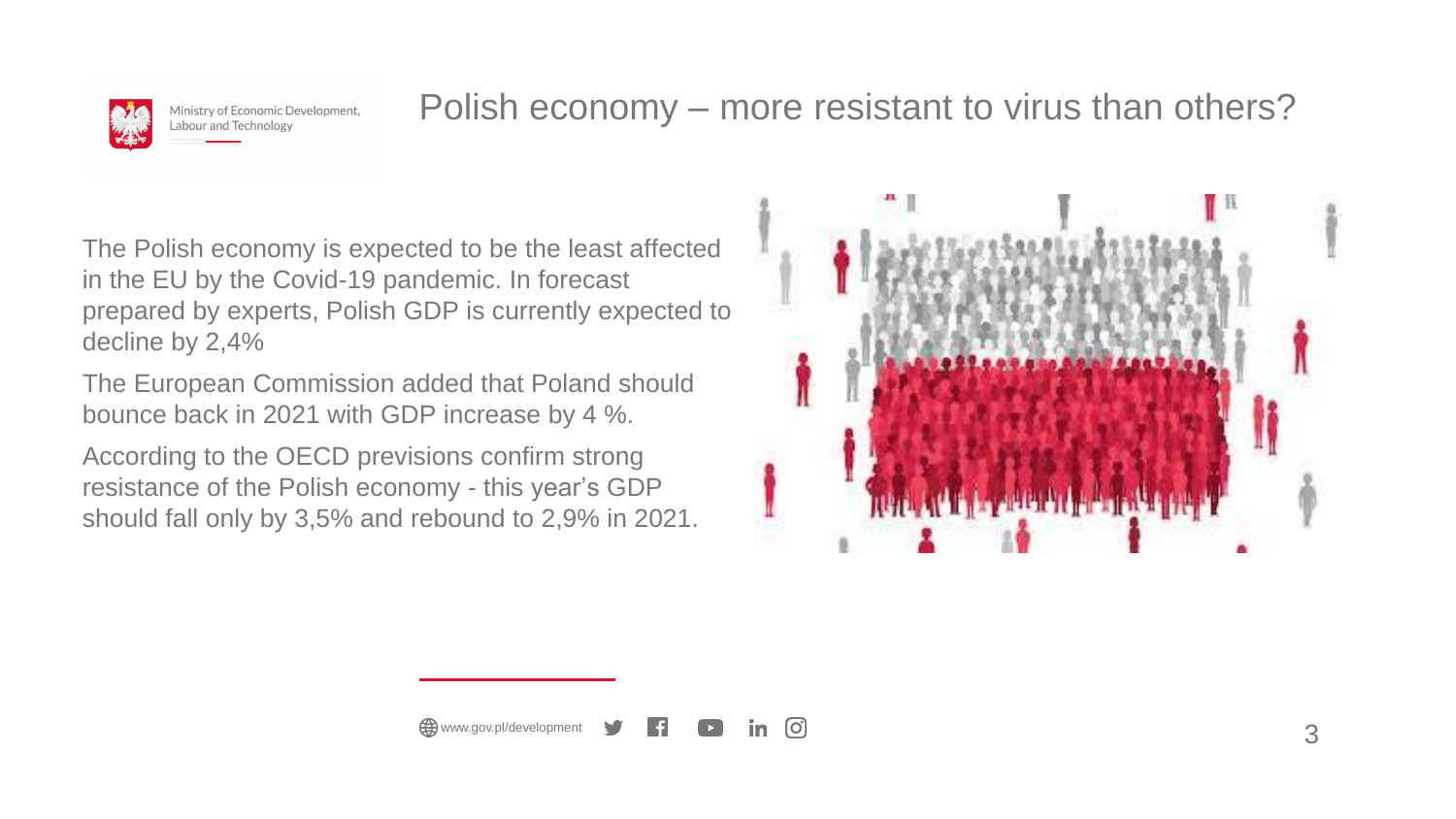

## Anti-crisis measures for business - Anti-crisis Shield

**0** 

Anti-crisis Shield is the package of solutions with aim to protect the Polish economy and citizens from the COVID crisis. The Shield bases on 5 pillars:

- Protection of workplaces and employee safety,
- Financing of entrepreneurs,
- Health protection,
- Strengthening the financial system,
- Public investments.

The shield will stabilize the Polish economy and give it an investment impulse. The support paid to companies and employees from the Anti-Crisis Shield has already exceeded 130 bn PLN (above 31 bn USD).

www.gov.pl/development

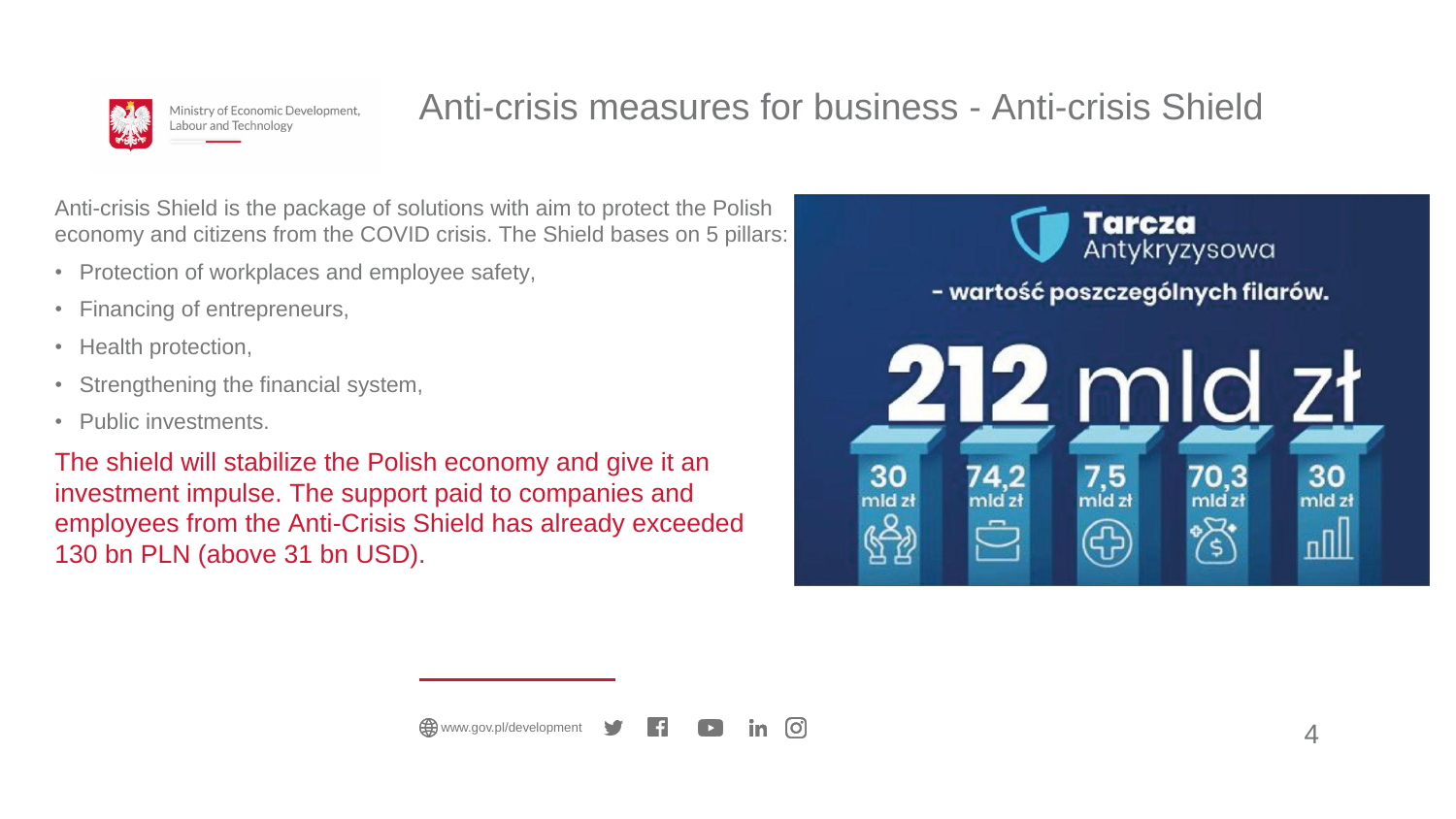

Investment incentives

Further acceleration of development of the Polish economy will be based especially on investments, which includes a huge fund assistance from the government.

Additionally, we have recently amended the Act on support for new investments. Special Economic Zones have been transformed into one Polish Investment Zone that enables investing evetywhere in the whole country. We want to attract innovative and high-quality projects (inc.digital economy&AI).

www.gov.pl/development

**0** 

<u>in</u>



Polish Development Fund

Taking into considerations all these facts, we want to incline Saudi businessmen to invest in Poland. The situation in the Polish economy shows that they can look with optimism into the future.

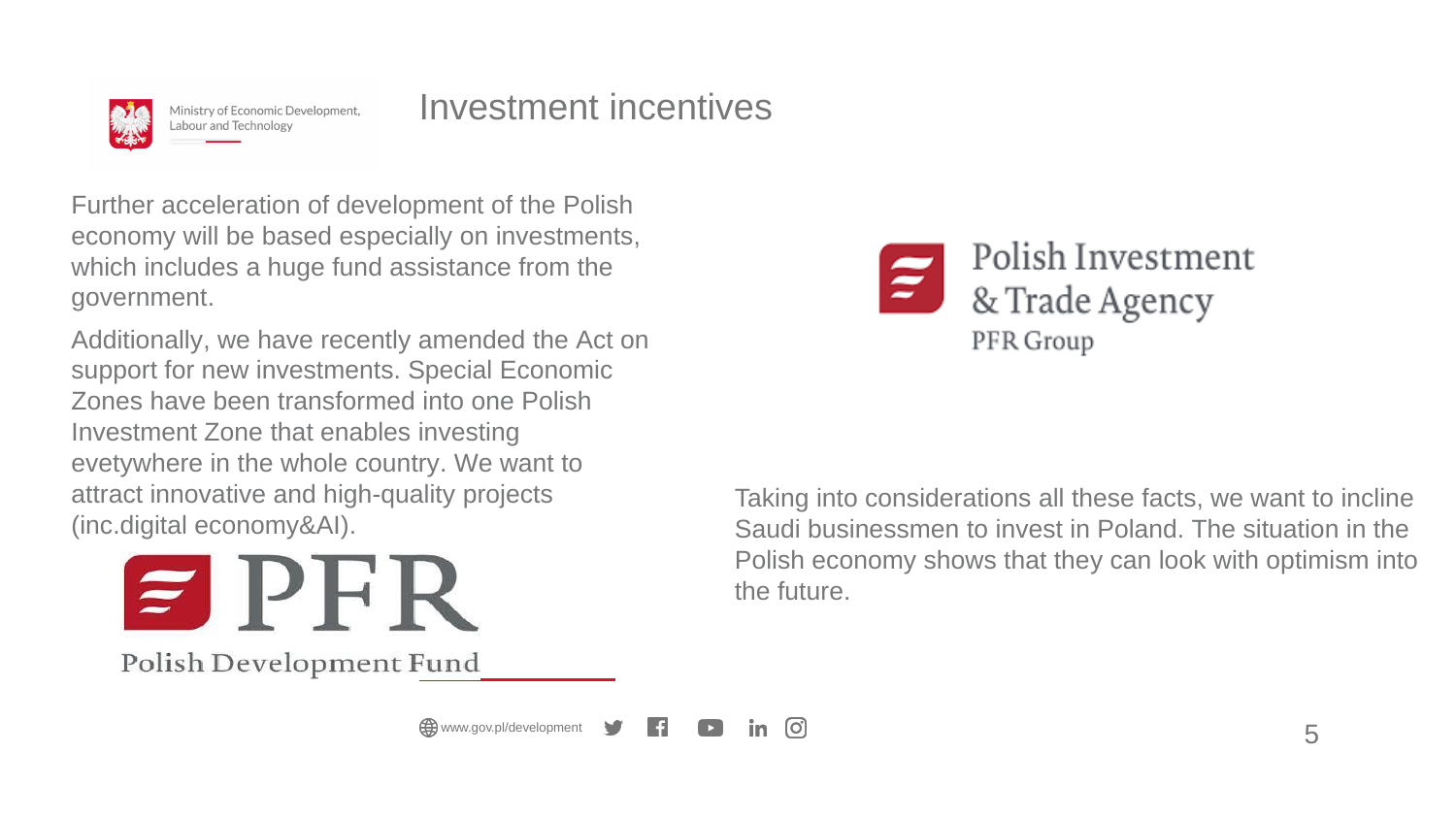

### Support for foreign investments

6

### **Changes in the Polish Investment Zone**

including: lowering quantitative thresholds for small and mediumsized enterprises (98% discount in relation to the base amount

### **Estonian corporate tax**

the possibility of deferring the payment of CIT until dividends are paid

H

**Draft act on the status of a strategic investor** simplified path of administrative proceedings for entrepreneurs with the status of a strategic investor

> **Draft act on support for the trade receivables insurance market**

implementation of the mechanism of reinsurance by the State Treasury of commercial insurances

**Program supporting investments of significant importance to the Polish economy for 2011-2030** simplified criteria for access to the program by the SMES

 $\odot$ 

in.

 $\left| \ \blacktriangleright \ \right|$ 

www.gov.pl/development

**Draft act on strategic investment parks**

a mechanism enabling the purchaser of private land for the purpose of creating investment parks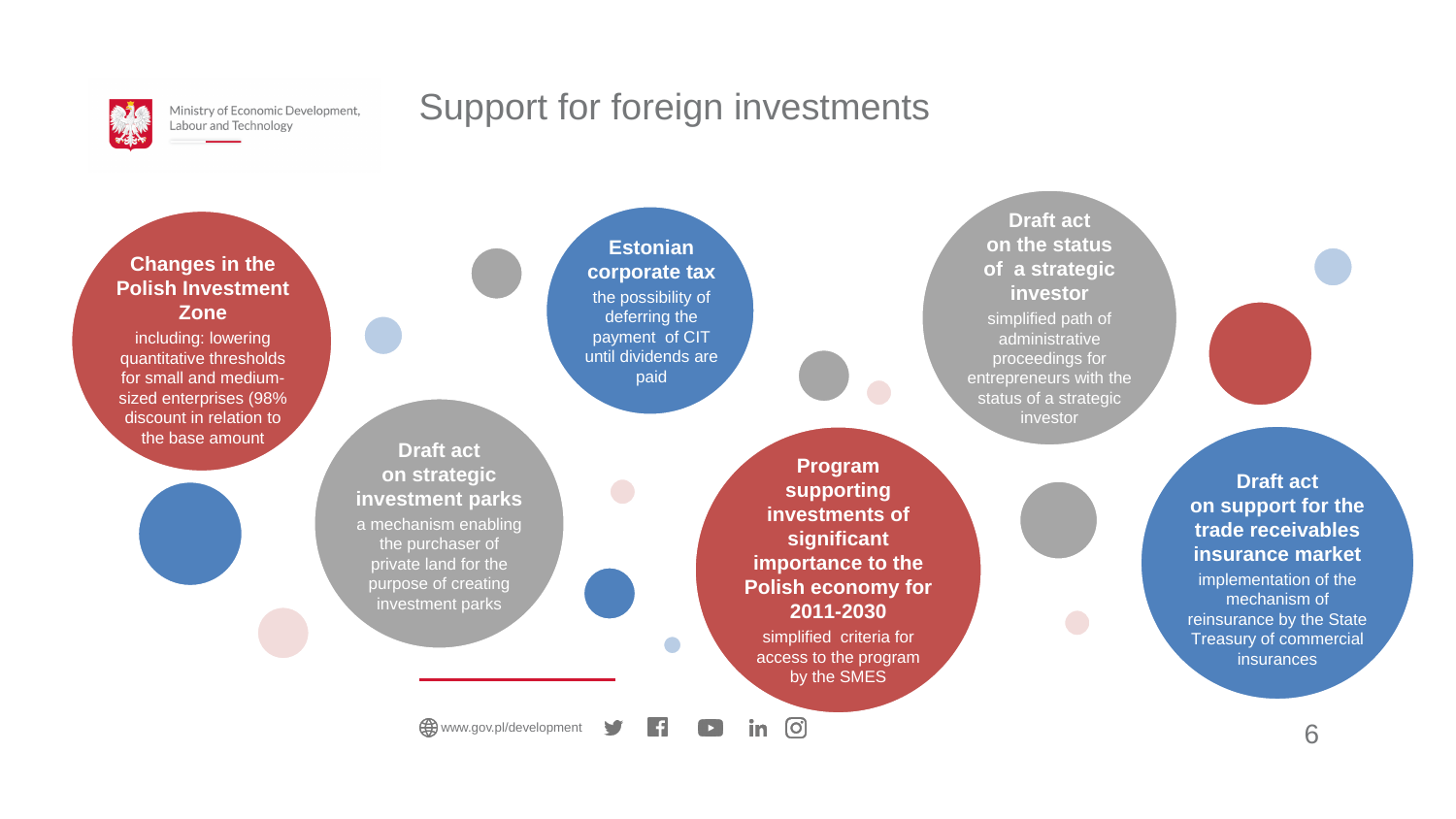

Polish – Saudi economic cooperation

7

The Kingdom of Saudi Arabia is Poland's main trading partner in the GCC region, as well in the MENA area.

The Polish-Saudi economic relations are developing very well and bilateral turnover shows constant growth, but it seems that the trade potential between Poland and the Kingdom remains untapped.

Www.gov.pl/development

**0** 

in.

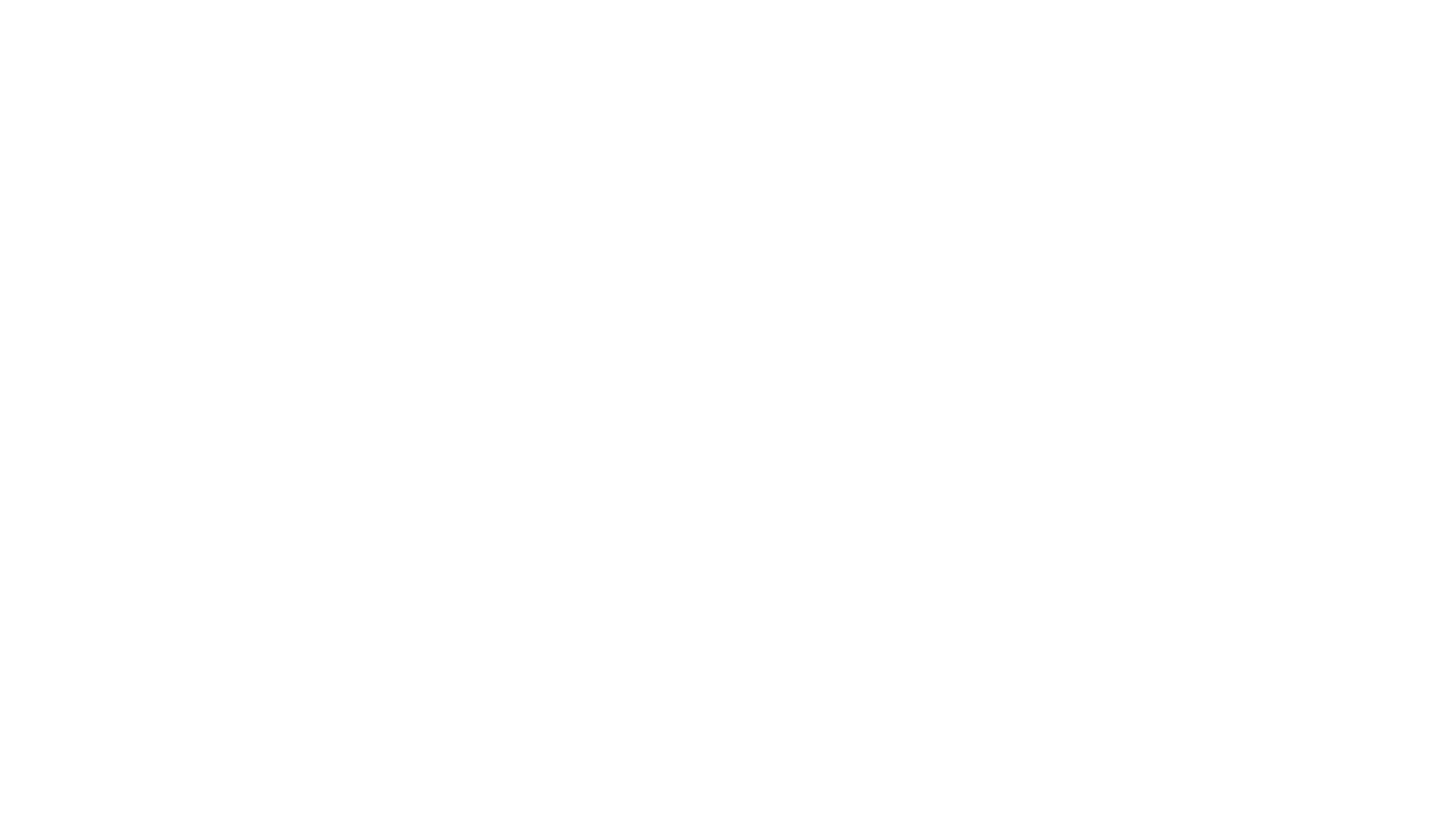

Polish export to Saudi Arabia

### Polish export structure in 2019

| <b>Item</b>                                | <b>value in USD</b>               | % of total import |
|--------------------------------------------|-----------------------------------|-------------------|
| <b>Wheat and meslin</b>                    | 134 143 814                       | 17,2              |
| Vehicles; public transport passenger type  | 89 552 869                        | 11,5              |
|                                            | 49 155 755                        | 6,3               |
| <b>Cheese and curd</b>                     | 38 301 032                        | 4,9               |
| Bread, pastry, cakes, biscuits             | 35 315 106                        | 4,5               |
| Malt extract                               | 24 719 204                        | 3,2               |
| Sugar confectionery (incl white chocolate) | 24 567 766                        | 3,2               |
| Furniture                                  | 23 071 256                        | 3                 |
| <b>Railway or tramway coaches</b>          | 17 237 128                        | 2,2               |
| <b>Reagents</b>                            | 14 950 854                        | 1,9               |
| www.gov.pl/development                     | $\boxed{\textcircled{\textcirc}}$ |                   |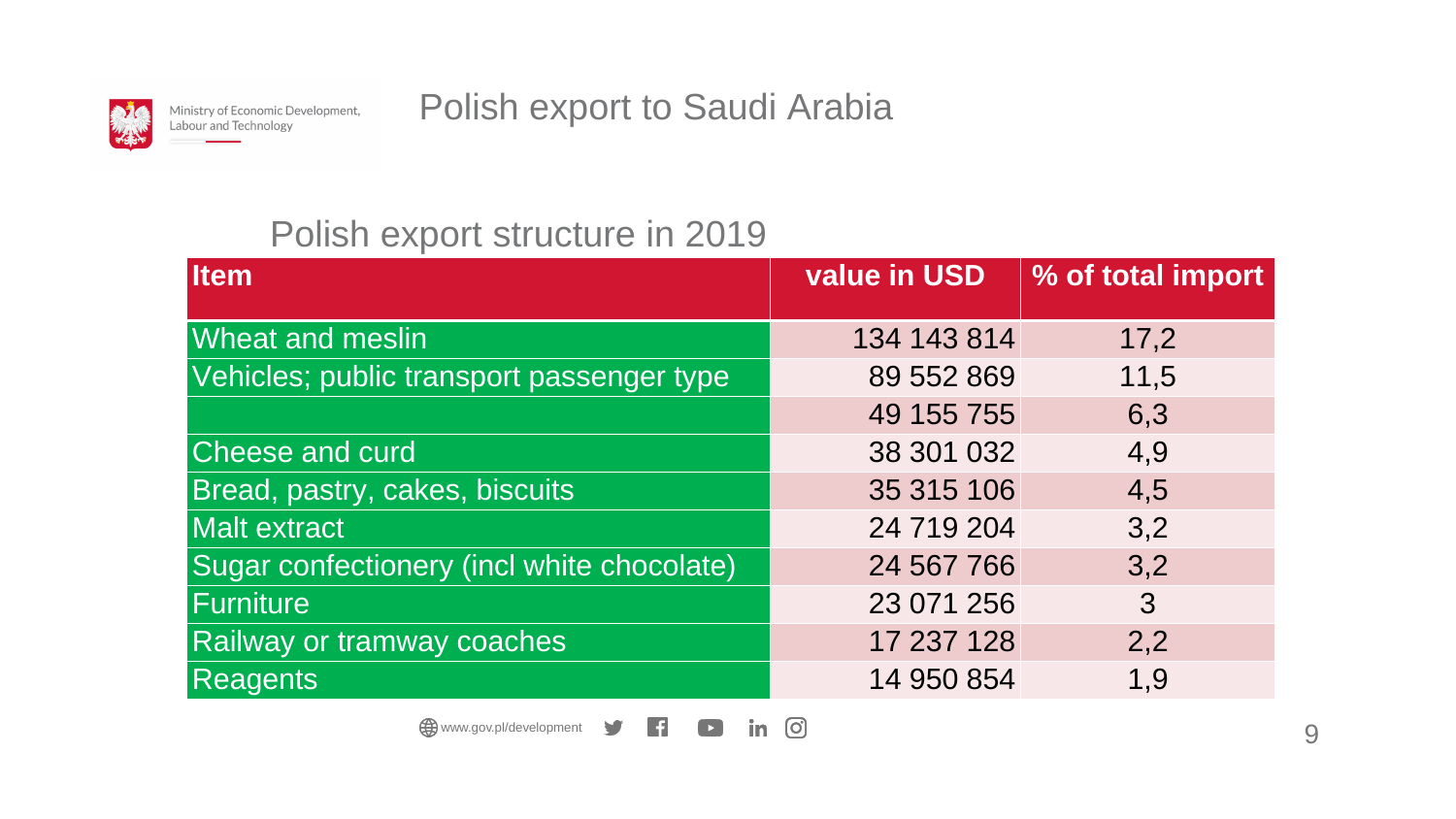

Polish import from Saudi Arabia

### Polish import structure in 2019

| <b>Item</b>                               | value in USD           | % of total import |
|-------------------------------------------|------------------------|-------------------|
| <b>Petroleum oils</b>                     | 1 783 340 164          | 92,5              |
| Polymers of ethylene                      | 56 057 445             | 2,9               |
| Polymers of propylene                     | 22 932 010             | 1,2               |
| <b>Plastics</b>                           | 10 243 495             | 0,5               |
| Amino-resins, phenolic resins and         | 6 800 797              | 0,4               |
| polyurethanes                             |                        |                   |
| Polyacetals, other polyethers and epoxide | 6766485                | 0,4               |
| resins                                    |                        |                   |
| Nitrogen-function compounds               | 6 644 881              | 0,3               |
| Saturated acyclic monocarboxylic acids    | 6 047 105              | 0,3               |
| Nonwovens                                 | 5 999 719              | 0,3               |
| <b>Copper waste and scrap</b>             | 4 754 654              | 0,2               |
| www.gov.pl/development SALE               | $\bullet$<br><u>in</u> |                   |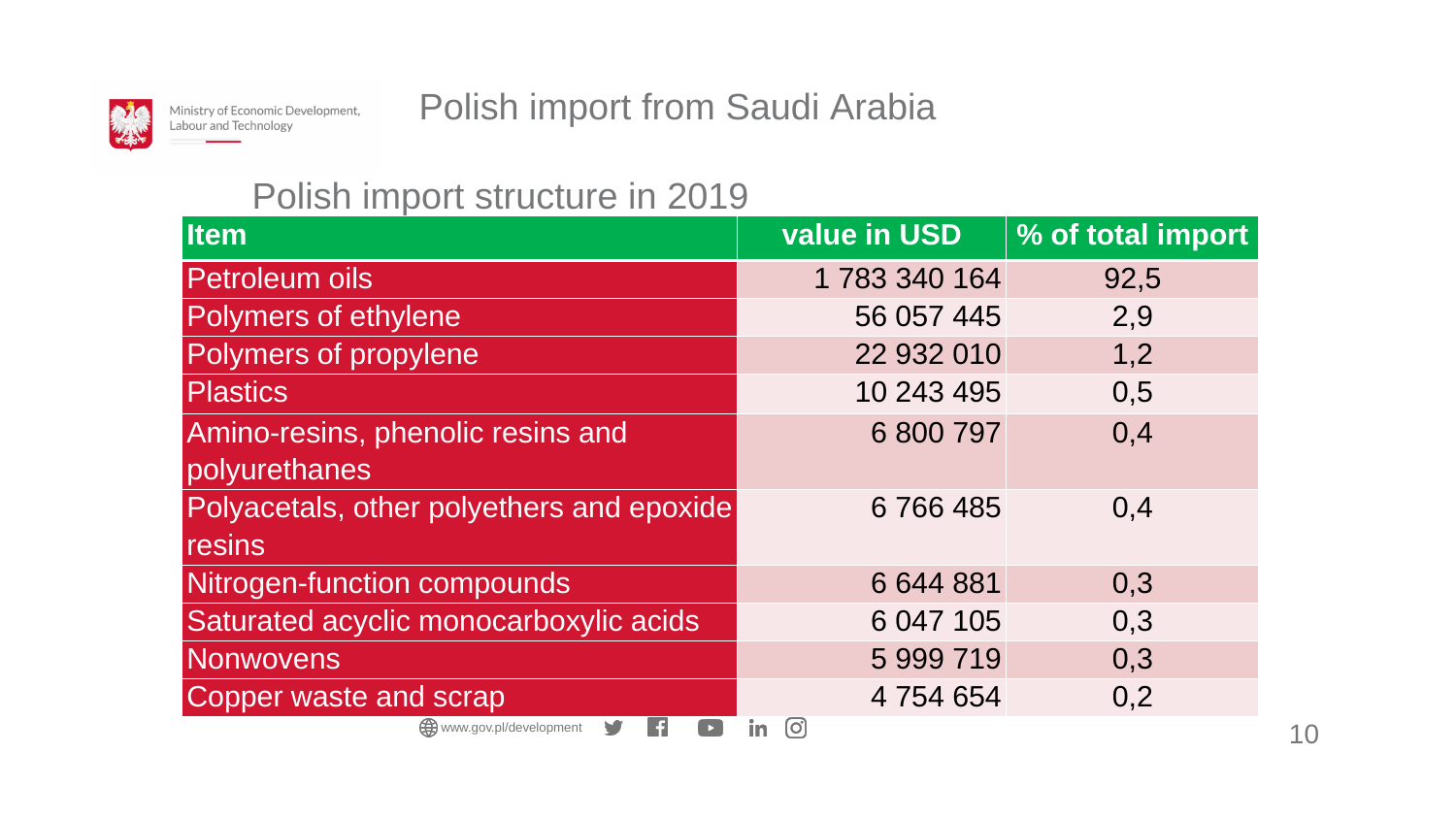

Prospective sectors for cooperation

- **Agro-food products and machinery** (inc. healthy food)
- **Medical sector** (equipment, operations, post recovery & pro-medical services)
- **Digital sector** (IT&ICT equipment+training, AI, fintech, cybersecurity)
- **Mining sector** (machines, services & education)
- **Building sector** (finishing products, fittings, door, furniture, lighting)
- **Luxury sector** (jewellery, cosmetics, fashion)
- **Energy and oil sector** (exploration, drilling rigs&services, solar panels)
- **Water sector** (sewage tratment)
- **Defence sector** (equipment & training)